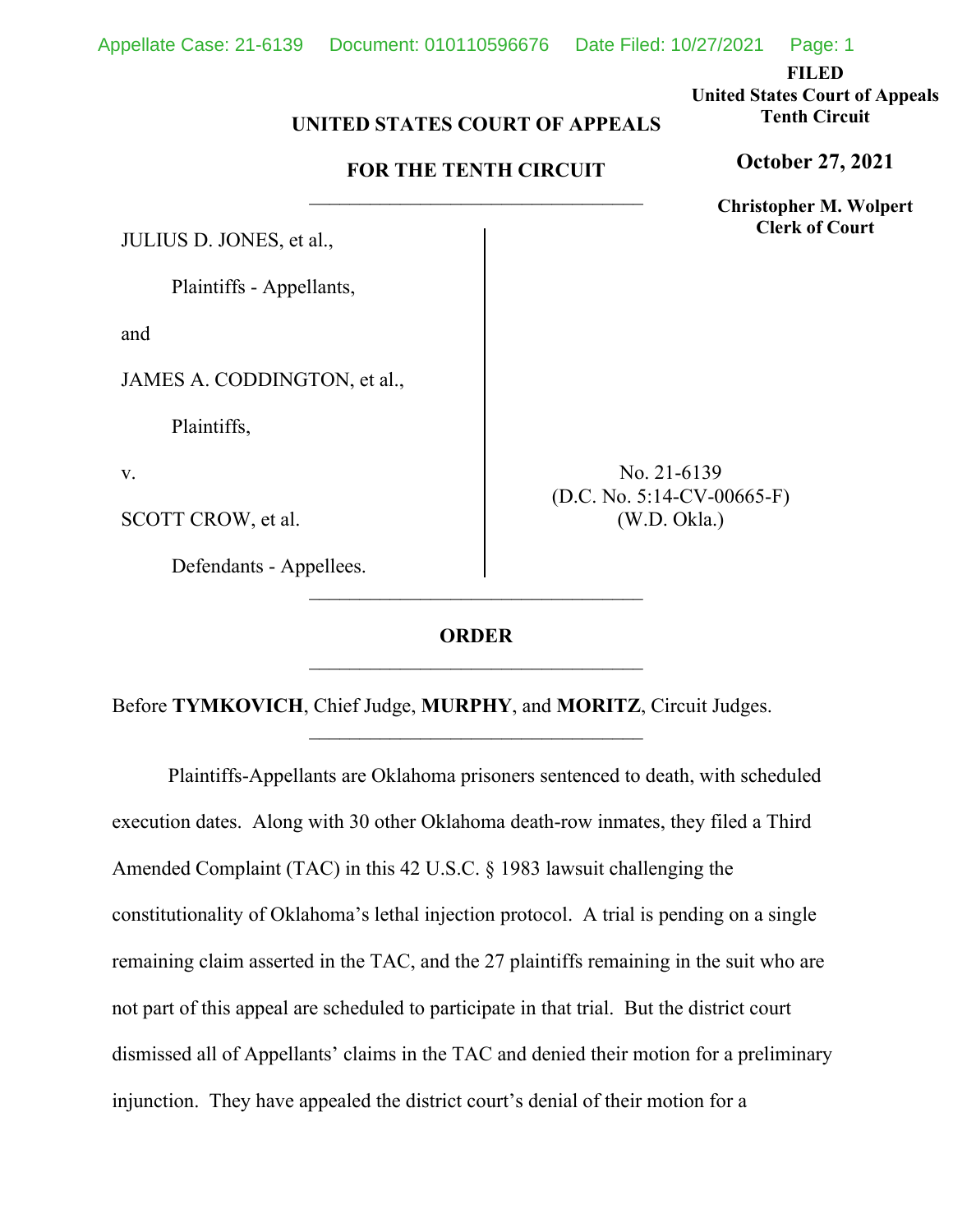preliminary injunction and have moved this court for a stay of execution pending our

resolution of this appeal. We have jurisdiction, *see* 28 U.S.C. § 1292(a)(1), and we grant

the motion for a stay of execution in part.

In our decision resolving an earlier appeal in this litigation, we explained the

standards applicable to both a preliminary injunction and a stay pending appeal:

We review a district court's decision to deny a preliminary injunction under a deferential abuse of discretion standard. Under this standard, we examine the district court's legal determinations de novo, and its underlying factual findings for clear error. Thus, we will find an abuse of discretion if the district court denied the preliminary injunction on the basis of a clearly erroneous factual finding or an error of law.

A preliminary injunction is an extraordinary and drastic remedy. A plaintiff seeking a preliminary injunction must establish that he is likely to succeed on the merits, that he is likely to suffer irreparable harm in the absence of preliminary relief, that the balance of equities tips in his favor, and that an injunction is in the public interest.

A motion for stay pending appeal is subject to the exact same standards. In other words, in ruling on such a request, this court makes the same inquiry as it would when reviewing a district court's grant or denial of a preliminary injunction.

*Warner v. Gross*, 776 F.3d 721, 727-28 (10th Cir. 2015) (citations, internal quotation

marks, brackets, and footnote omitted).

We begin by addressing the likelihood of success on the merits, which the

Supreme Court has identified as a "critical" factor in our inquiry. *Nken v. Holder*, 566

U.S. 418, 435 (2009). Although Appellants have asserted a likelihood of success on the

merits of several of their claims, we need only consider the core claim in the TAC, for

which a trial has been scheduled: Count II, which raises a direct Eighth Amendment

challenge to Oklahoma's lethal injection protocol.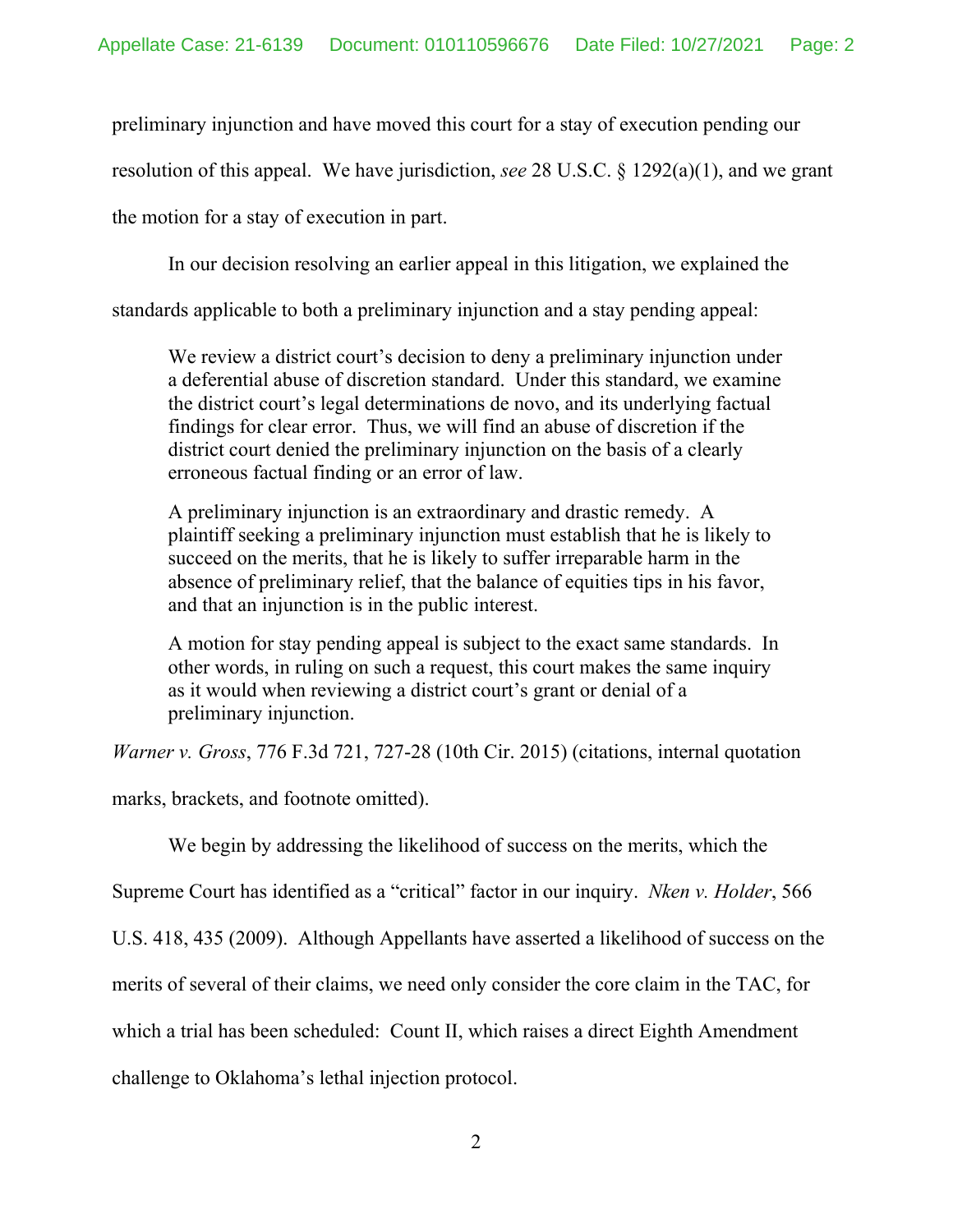This claim requires a prisoner to meet two prongs. First, he must show that the State's chosen method of execution presents "a substantial risk of severe pain." *Bucklew v. Precythe*, 139 S. Ct. 1112, 1125 (2019). Second, he must show that the risk is substantial in comparison to other known and available alternatives. *See id.*

In its summary-judgment order, the district court declined to rule as a matter of law that plaintiffs' claim failed the first prong. It set that issue for trial. For example, the district court stated that "[t]here is a fact issue as to whether midazolam performs as well, for execution purposes, as defendants claim it does." *Glossip v. Chandler*, No. 5:14-cv-00665-F, CM doc. 449 at 10 (W.D. Okla. 2021). It also recognized "a fact issue as to whether midazolam will reliably render the prisoner insensate to pain . . . for the length of time necessary to avoid a constitutionally unacceptable risk that the prisoner will be subjected to a constitutionally unacceptable level of pain." *Id.* at 11. The district court further stated that "the prisoners squarely attack the warden's unfettered discretion to deviate from the protocol, as well as—among other things—the adequacy of the consciousness check specified in the protocol," which it said was "unmistakably a central consideration in the Supreme Court's lethal injection jurisprudence." *Id.* at 14.

Notwithstanding this ruling, in denying the motion for preliminary injunction, the district court found that Appellants had failed to demonstrate a likelihood of success on the merits concerning the first prong. Because the district court had already ruled that the first prong must be resolved at trial, Appellants are likely to succeed on their position that denial of an injunction on that basis was an abuse of discretion.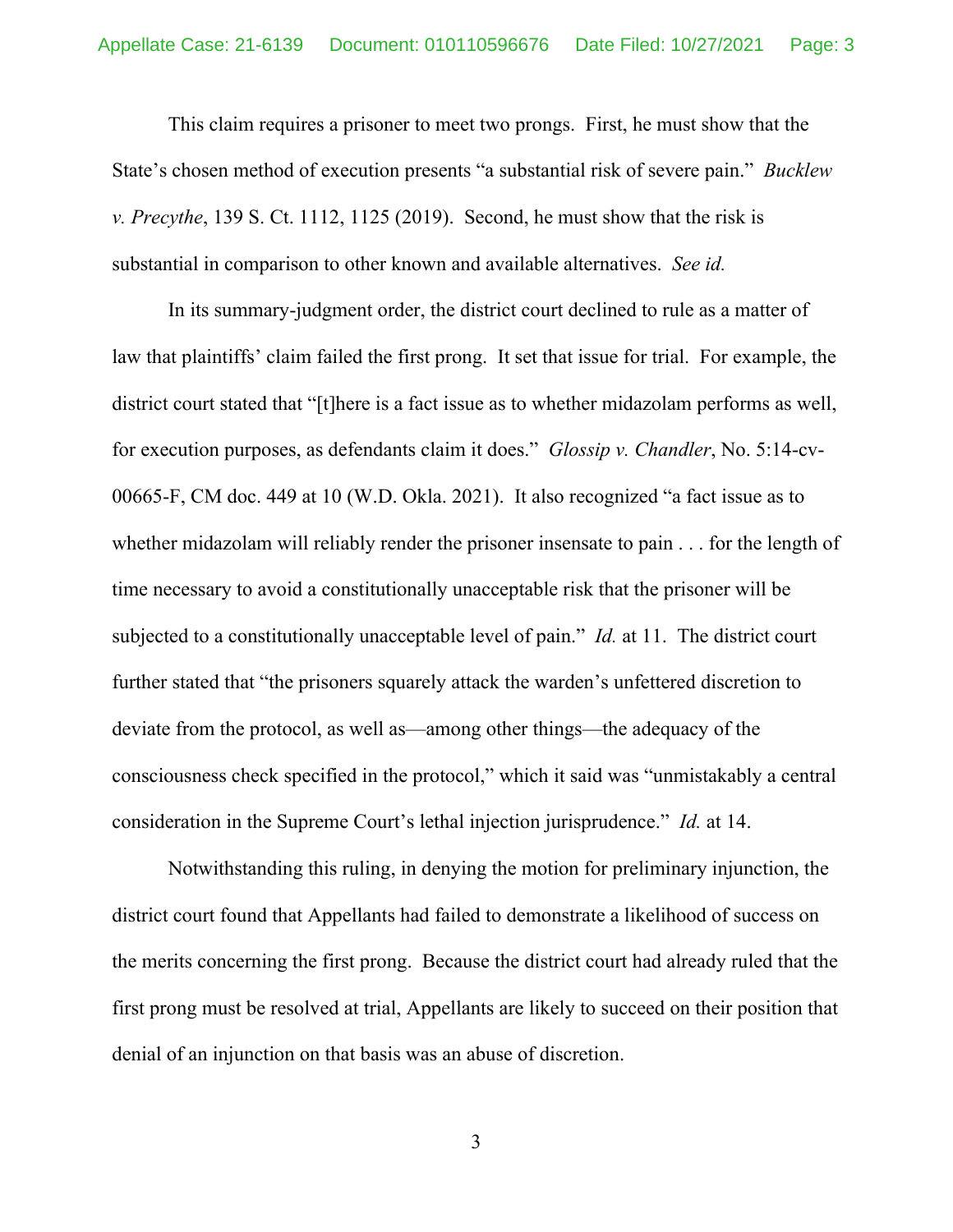As for the second prong, Appellants have made a strong showing that they complied with it. The TAC identified four alternative methods that all plaintiffs, including Appellants, alleged, as required by the pertinent test, were "feasible, available, readily implemented and would significantly reduce a substantial risk of severe pain." *Id.*, CM doc. 325 at 47. None of the plaintiffs, including Appellants, have ever withdrawn that allegation or withdrawn these methods from consideration. But the defendants propounded an interrogatory asking each individual plaintiff to further identify which of these alternative methods he proffered for use in executing him. Although the plaintiffs objected to this interrogatory, the district court overruled the objection and required them to answer it. The plaintiffs who answered the interrogatory did so by filing a supplemental response that included a listing of the four alternative methods identified in the TAC, with a blank line next to each method where a plaintiff could put his initials. Appellants refused to specify an alternative in response to the interrogatory. The district court therefore granted summary judgment against them on Count II, but permitted the other plaintiffs, who had "checked a box" in supplemental responses to interrogatories that designated one or more alternative methods for their own execution, to proceed to trial on Count II.

The inquiry is complicated by a second factor. In designating the alternative methods in the TAC, and in their response to the defendants' motion for summary judgment, all the plaintiffs reserved the right to challenge the alternative methods they had specified at some future date. The district court cited this as an additional reason for denying a preliminary injunction to Appellants.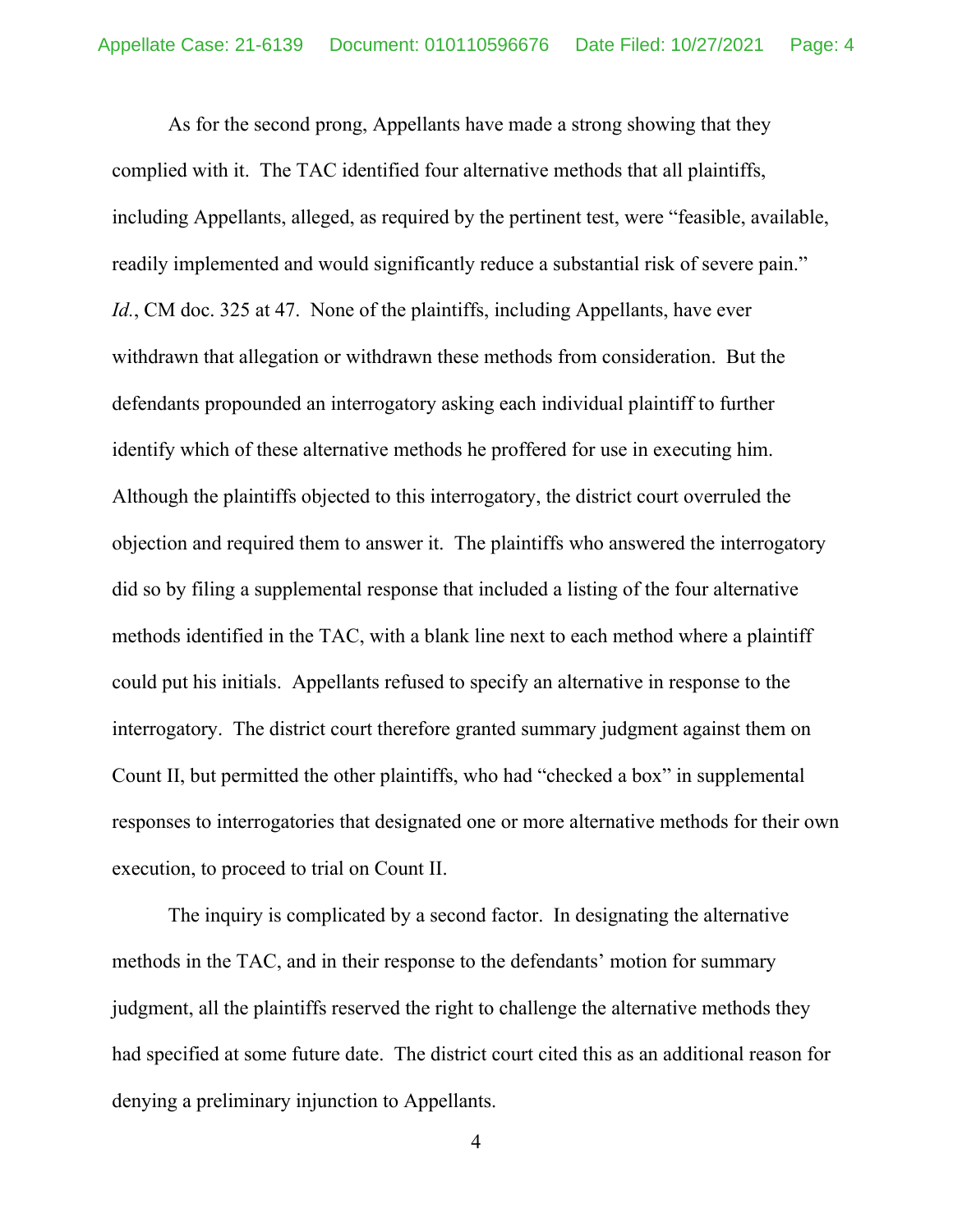But all the plaintiffs, including those whom the district court permitted to go to trial on Claim II, made the same reservation of a future challenge, and the district court held that reservation against only Appellants. As for the other plaintiffs, the court said in its summary-judgment order that it would ignore the very same reservations, stating that if it appeared at trial that any of the plaintiffs actually do reserve the right to challenge their proposed alternative execution methods, that would be fatal to their claim. *See id.*, CM doc. 449 at 18. In contrast, the district court cited the same reservations as fatal to Appellants, who made no more serious reservation of a future challenge than the other plaintiffs. This disparate treatment was an abuse of discretion.

The only real difference between those plaintiffs who survived summary judgment to go to trial and these Appellants, who lost on summary judgment and now face imminent execution, was that the other plaintiffs complied with the district court's instruction to supplement their interrogatory responses by specifying an execution method or methods to be used to carry out their death sentences; the supplemental responses listed the same four alternative methods as choices that were identified by all plaintiffs in the TAC. Appellants, citing religious scruples about assisting in what they viewed as "suicide," refused to answer the interrogatory by choosing one or more of the four alternative methods to be used in their particular case. The problem with granting summary judgment on this basis is that we find nothing in the relevant case law that specifically requires a prisoner to designate a method of execution to be used in his case by "checking a box" when the prisoner has already identified in his complaint the very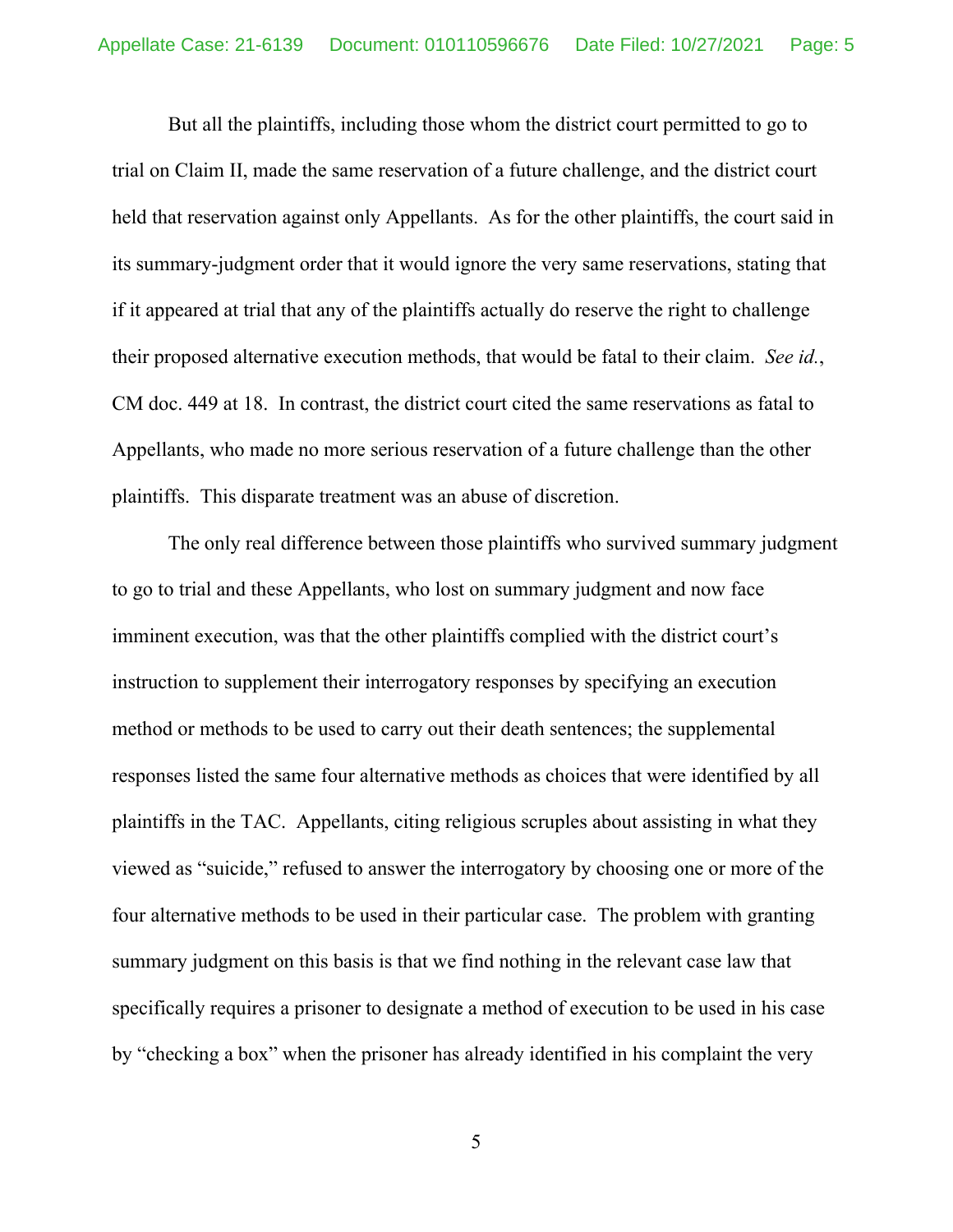same alternative methods given as choices on the form.<sup>1</sup> Nor did Appellants' refusal to make such a designation by specifying each method they proffered for their execution in a supplemental interrogatory response somehow nullify or renounce the alternative methods they identified in the TAC. Thus, Appellants have shown a likelihood of success concerning the second prong of their claim as well. The district court abused its discretion in concluding to the contrary.

Appellants have also satisfied the other stay factors. They risk being unable to present what may be a viable Eighth Amendment claim to the federal courts before they are executed using the method they have challenged. Although Appellees cite the State's and the crime victims' interest in prompt execution, the delay in developing the new protocol, coupled with the relatively short time frame that will ensue until the district court has finished its trial, which is set to commence on February 28, 2022, weigh against Appellees' assertions of harm. And the public interest favors a stay, so that all the plaintiffs with identical claims in this matter are treated equitably by the courts.

<sup>&</sup>lt;sup>1</sup> The leading cases in this area are *Bucklew v. Precythe*, 139 S. Ct. 1112 (2019); *Glossip v. Gross*, 576 U.S. 863, 877 (2015); and *Baze v. Rees*, 553 U.S. 35 (2008).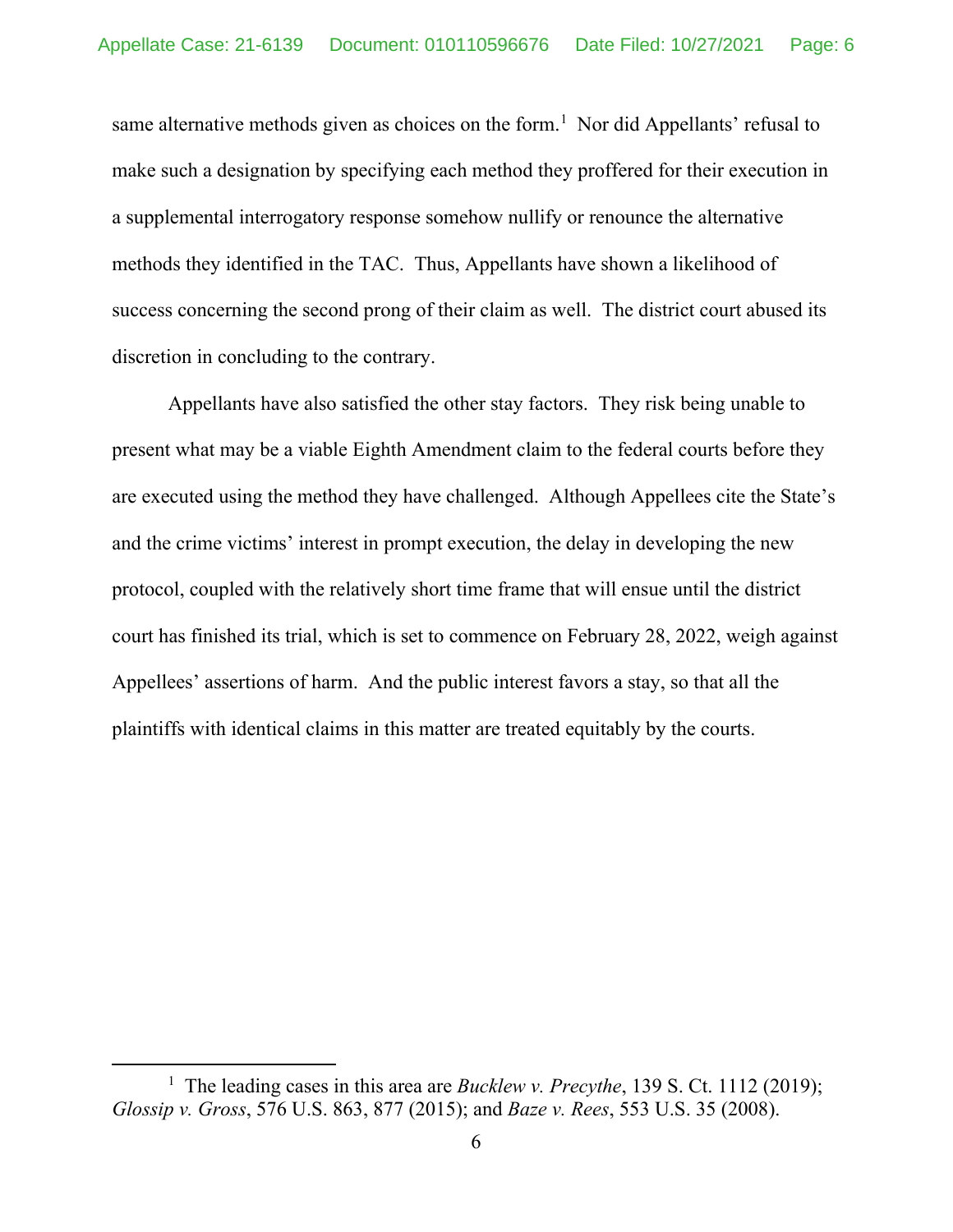Appellants have requested a stay of execution pending the adjudication of this appeal. To accomplish that purpose and in aid of our jurisdiction, we partially grant the motion and stay the executions of John Grant, currently scheduled for October 28, 2021, and of Julius Jones, currently scheduled for November 18, 2021.

Entered for the Court

CHRISTOPHER M. WOLPERT, Clerk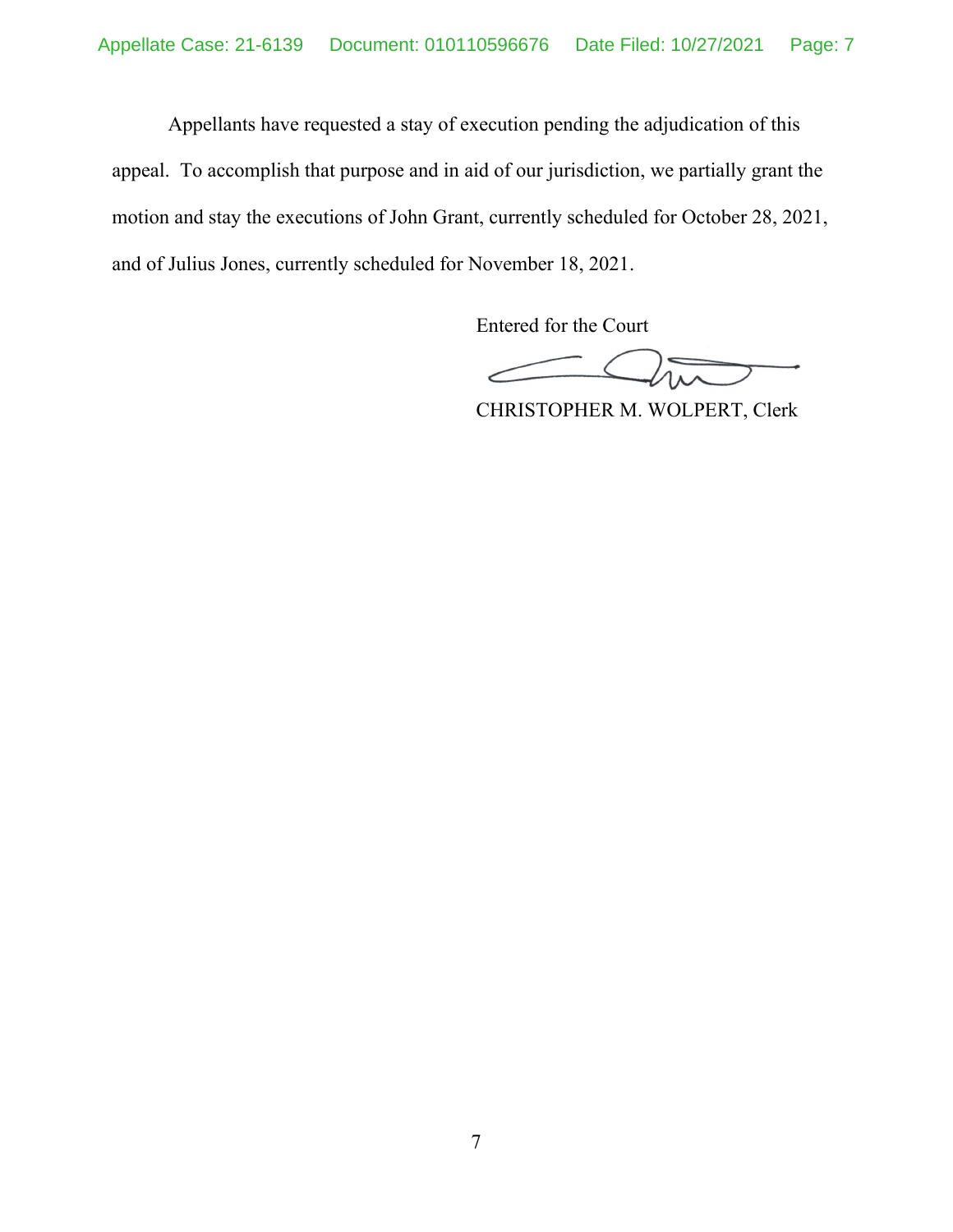## **21-6139,** *Grant v. El Habti, et al.*

Tymkovich, Chief Judge, dissenting

John Grant murdered Gay Carter, a food-service supervisor at the Connor Correction Center, on November 13, 1998. Donald Grant murdered Brenda McElyea and Suzette Smith on July 18, 2001, during a robbery. Julius Jones murdered Paul Howell on July 28, 1999, in front of Mr. Howell's sister and daughters during a carjacking. Gilbert Postelle chased down and murdered James Alderson and Amy Wright on May 30, 2005, after they witnessed his accomplice murder two other victims. And Wade Lay murdered Kenneth Anderson during a bank robbery on May 24, 2004. They have all had their sentences reviewed on appeal and exhausted their rights to habeas review. Oklahoma has spent the past six years developing a method of lethal injection that it hopes will satisfy the Eighth Amendment's prohibition against cruel and unusual punishment. Having done so, Oklahoma has set execution dates for the five prisoners in this case.

The condemned prisoners now seek a preliminary injunction to delay their executions. A preliminary injunction is an extraordinary and drastic remedy that should not be routinely granted. *See Warner v. Gross*, 776 F.3d 721, 729 (10th Cir. 2015). The same is true of a stay of execution, which requires the movant to show, among other things, that he is likely to succeed on the merits of his claim. *See id.* Unlike the majority, I would deny the emergency motion because Plaintiffs fail to demonstrate a likelihood of success on Count II, the Eighth Amendment challenge to Oklahoma's lethal injection protocol. I also conclude that none of the other claims in the motion for stay has merit.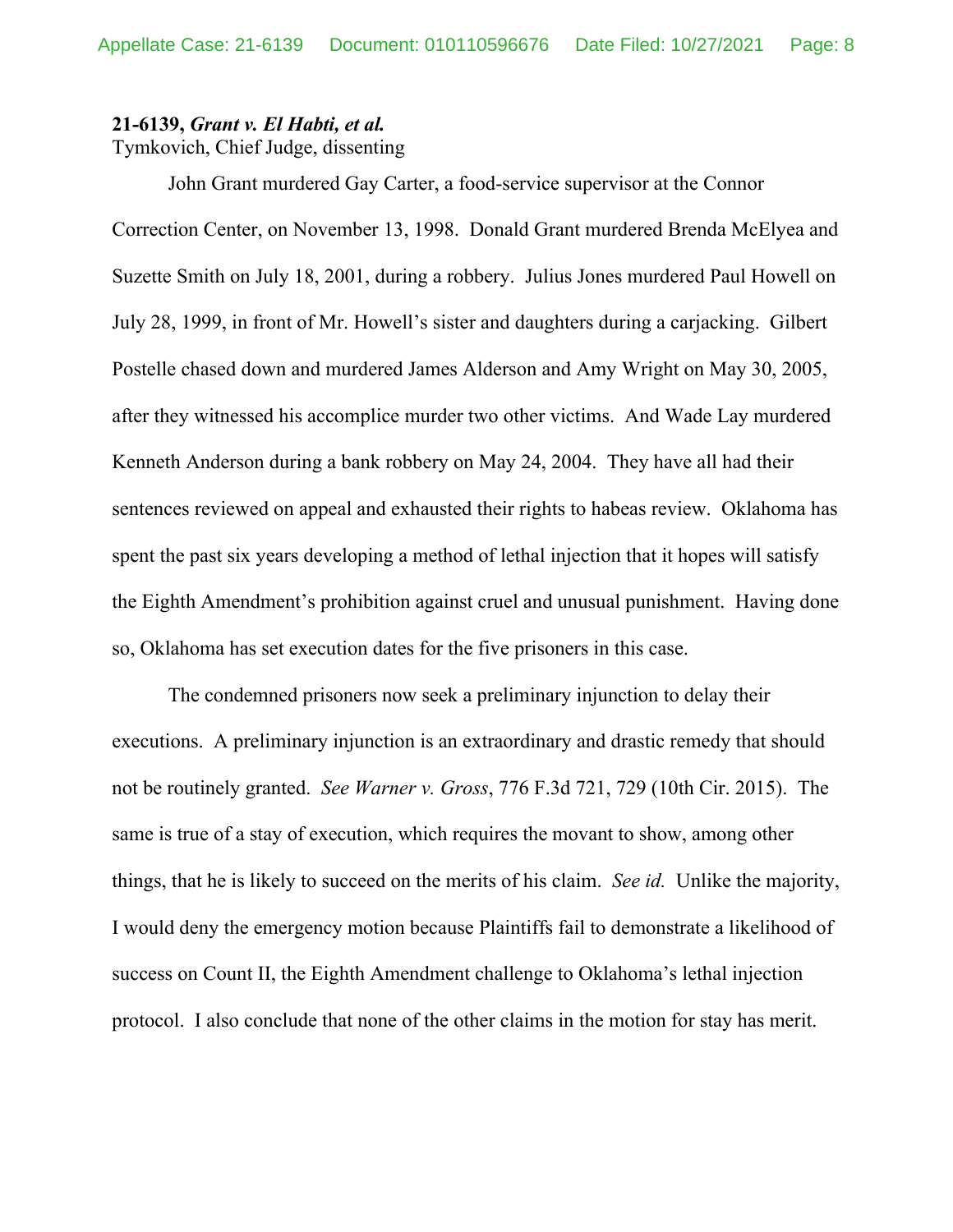To mount a successful challenge under the Eighth Amendment, the prisoners must establish (1) the State's method presents "a substantial risk of severe pain" and (2) the risk is substantial in comparison to other known and available alternatives. *Bucklew v. Precythe*, 139 S. Ct. 1112, 1125–26 (2019). Plaintiffs fail to demonstrate either. The district court heard testimony from witnesses on the issue of whether Oklahoma's three-drug protocol using midazolam presented a substantial risk of severe pain and ultimately ruled that the prisoners failed to carry their burden. The court did not commit clear error in its conclusion.

The district court also ruled that the prisoners failed to show a likelihood of success in demonstrating the risk of severe pain under Oklahoma's proposed method of execution is substantial in comparison to other known and available alternatives. The court cited Plaintiffs' failure to identify an alternative method of execution that could be used in their case. Although the prisoners in this appeal identified four alternative methods of execution in the TAC, they added the caveat that they reserved the right to object to these methods. 1 *Glossip v. Chandler*, No. 5:14-cv-00665-F, CM doc. 325 at 47.

Plaintiffs contend they are not required to endorse an alternative method of execution; rather, they argue they must merely identify alternative methods for a

 $<sup>1</sup>$  Admittedly, Appellants' counsel gradually abandoned the reservation stated in their written</sup> pleadings during the preliminary injunction hearing. But permitting Appellants to obtain a stay here, on their shifting form of compliance with the Supreme Court's requirements, risks rewarding Appellants for playing delay games with the court rather than serving the true function of their *Glossip* claim: to avoid unnecessary and superadded pain associated with an unconstitutional method of execution. *See Bucklew*, 139 S. Ct. at 1129; *Glossip v. Gross*, 576 U.S. 863, 879-80 (2015).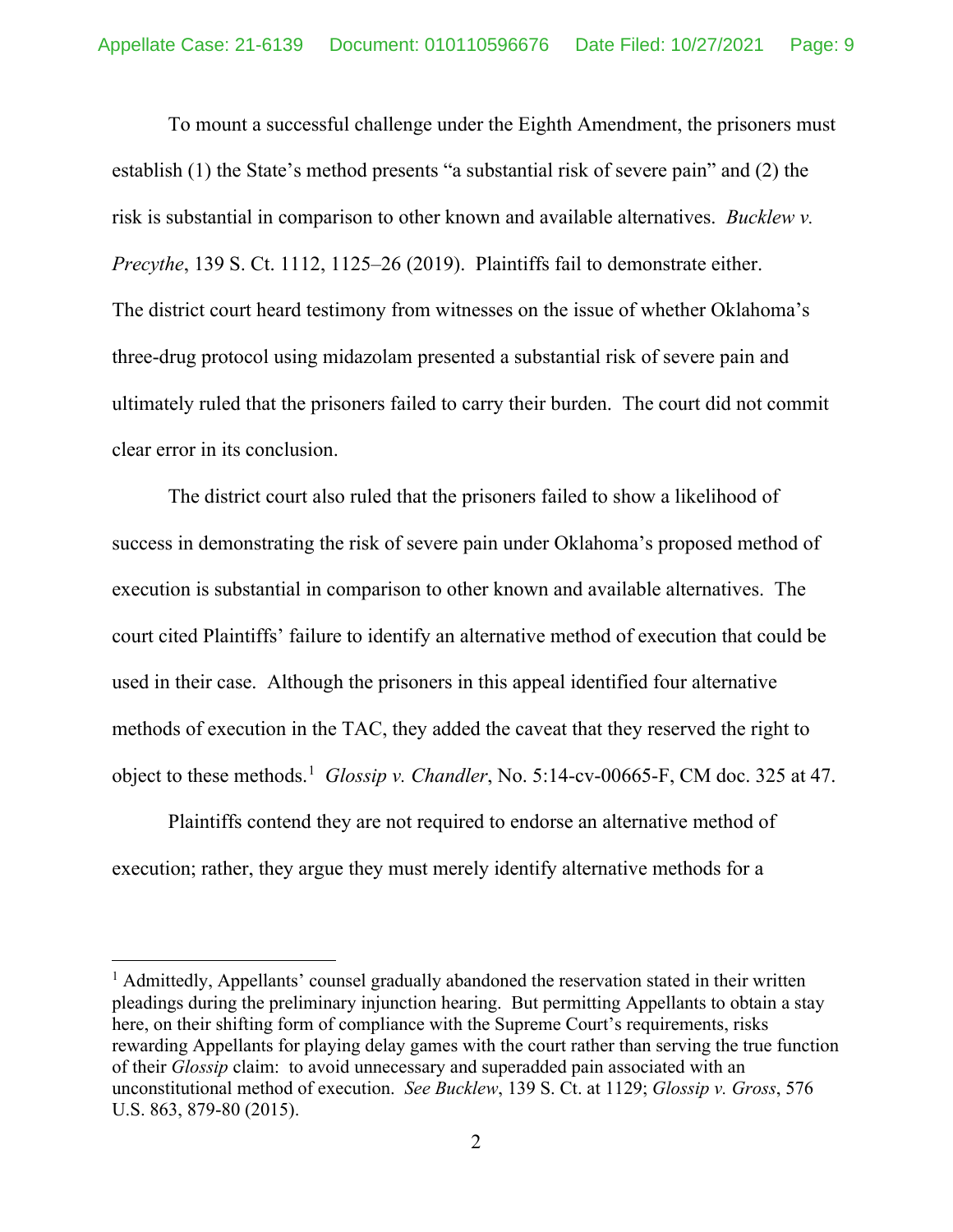necessarily comparative exercise. I disagree. The alternative methods of execution are not theoretical measuring sticks, but rather practical alternatives the State may be required to implement. *See id.* at 1126 ("To decide whether the State has cruelly 'superadded' pain to the punishment of death isn't something that can be accomplished by examining the State's proposed method in a vacuum, but only by 'compar[ing]' that method with a *viable* alternative.") (emphasis added). The Supreme Court made clear in *Baze v. Rees*, 553 U.S. 35 (2008), that prisoners cannot successfully challenge a "method of execution merely by showing a slightly or marginally safer alternative." *Id.* at 51. And it warned against "transform[ing] courts into boards of inquiry charged with determining 'best practices' for executions, with each ruling supplanted by another round of litigation touting a new and improved methodology." *Id.*

Rather than attack the current method of execution with a hypothetical alternative, prisoners must proffer alternatives that are feasible, readily implemented, and that in fact significantly reduce a substantial risk of pain. *Id.* at 52. If plaintiffs meet these requirements and the State does not implement an alternative method without sufficient justification, the refusal to change methods can be viewed as cruel and unusual. *Id.* This consequence demonstrates that proffered alternatives serve an important, practical purpose.

Nothing in the Supreme Court cases expounding this area of law suggests that a prisoner may satisfy the second *Glossip* requirement by making such a conditional, hypothetical, or abstract designation. The requirement to specify alternatives is not designed merely to facilitate an abstract comparison between execution methods, but to